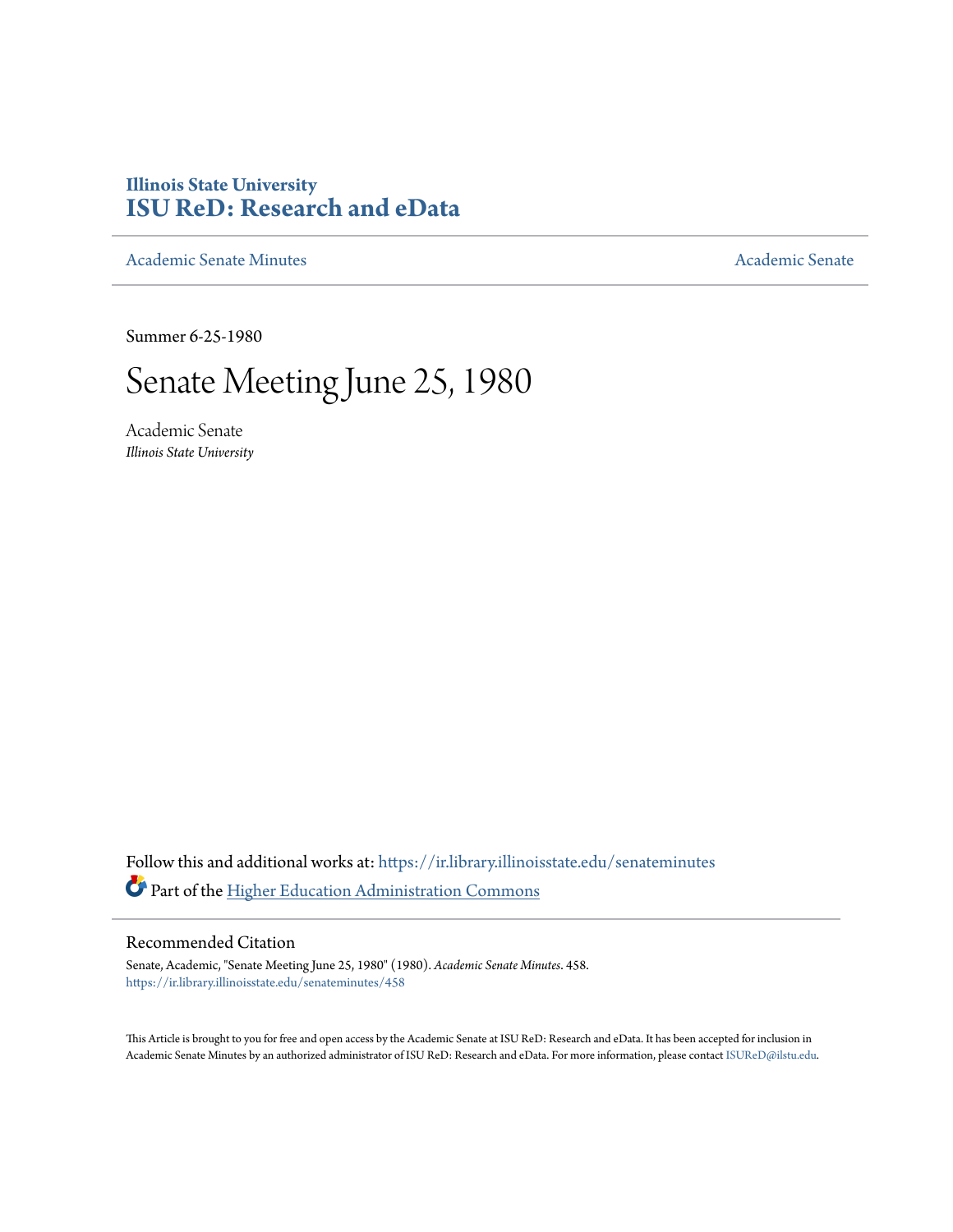#### ACADEMIC SENATE MINUTES (not approved by the Academic Senate)

June 25, 1980 Volume XI, No. 17

Contents

Call to Order

Roll Call

Approval of Minutes of May 7, 1980'

Chairperson's Remarks

Administrators' Remarks

Student Body President's Remarks

Athletic Council Nomination

Revisions in Academic Calendar (Spring Only, 1981 and 1982)\*

Committee Reports

Communications

Adjournment

\*Appendix

Meetings of the Academic Senate are open to members of the University Community. Persons attending the meetings may participate in discussion with the consent of the Senate.

Persons desiring to bring items to the attention of the Senate may do so by contacting any member of the Senate.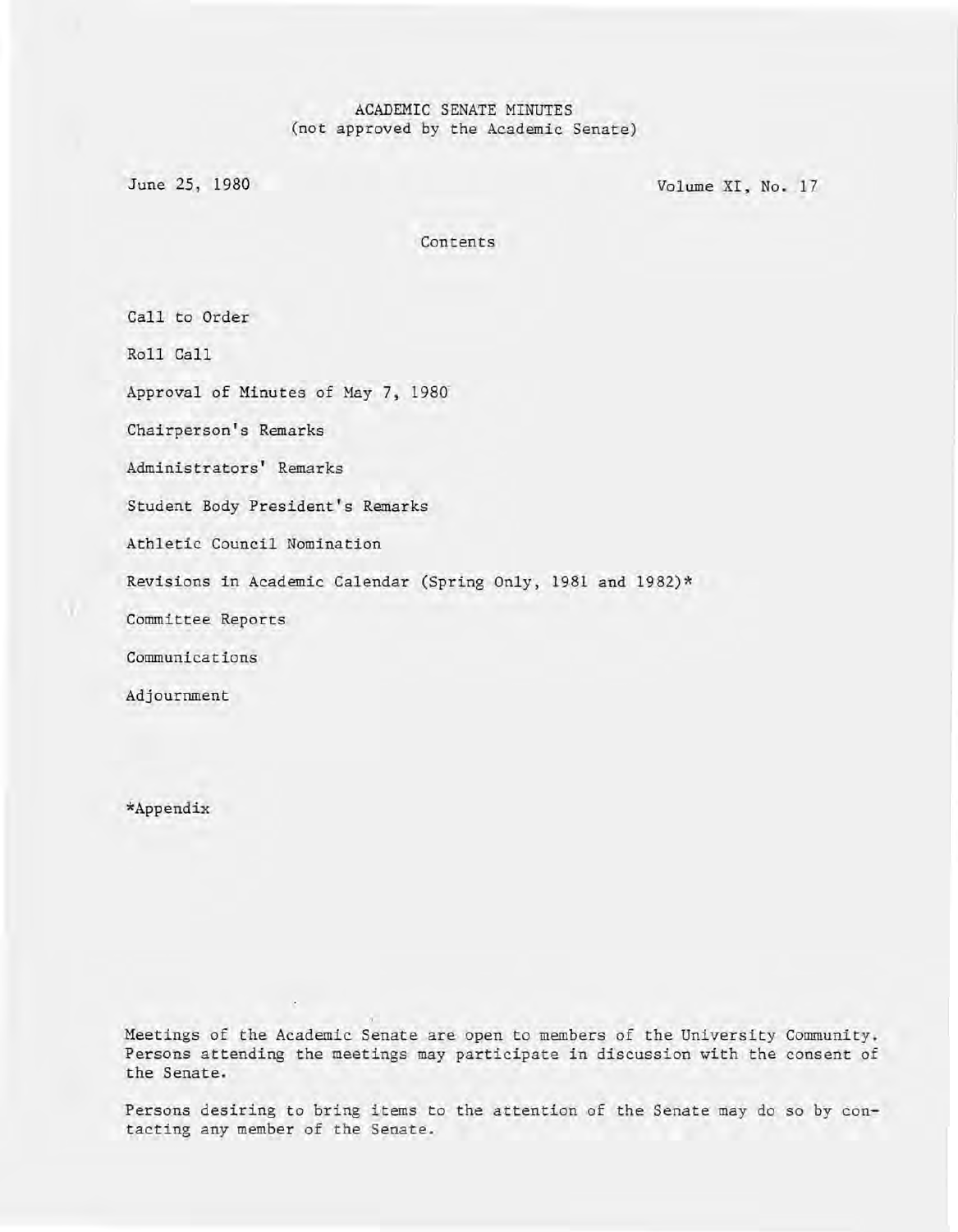#### ACADEMIC SENATE MINUTES (not approved by the Academic Senate)

June 25, 1980 Volume XI, No. 17

#### Call to Order

The meeting of the Academic Senate was called to order by Chairperson Cohen at 7:00 p.m.

Roll Call

The roll was called by Secretary Kohn and a quorum was declared present.

Approval of Minutes of May 7, 1980

XI,125 On a motion by Goodin/Schoenbein, the minutes of the May 7 meeting were approved on a voice vote.

#### Chairperson's Remarks

Mr. Cohen reported that by action of the executive committee, the Calendar Revisions had been added to the agenda for this evening's meeting.

#### Vice Chairperson's Remarks

There were no remarks.

#### Administrators' Remarks

President Watkins reported that the Illinois Senate had overwhelmingly approved the Lab School Bill which, in a slightly different version, had earlier passed the Illinois House of Representatives, again by a large majority. Mr. Watkins noted that thanks were due to a large number of people, including Jack Horner, who originated the idea; Senator John Maitland and Representatives Bradley, Vincent, and Ropp; Ben Hubbard and Art Adams; and the Board of Regents and its staff. This legislation will provide funding security for the lab schools for the foreseeable future. The President mentioned that HB-1574, containing the Board of Regent's appropriation, had not been called up as of 5:00 p.m. today.

Mr. Cohen noted that credit should go especially to Representative Bradley for his work in amending HB-1574 for the higher pay increase. Representatives Shapiro and Dyer also deserved our gratitude.

President Watkins requested an Executive Session at 7:10 p.m. The open meeting resumed at 7:15 p.m.

#### Student Body President's Remarks

Mr. Henriksen stated that Kevin Conlon completed his term as a Student Regent at the June meeting of the Board of Regents, and he wished to thank him for his services. Mr. Henriksen announced formation of a Spring Event Revitalizatio-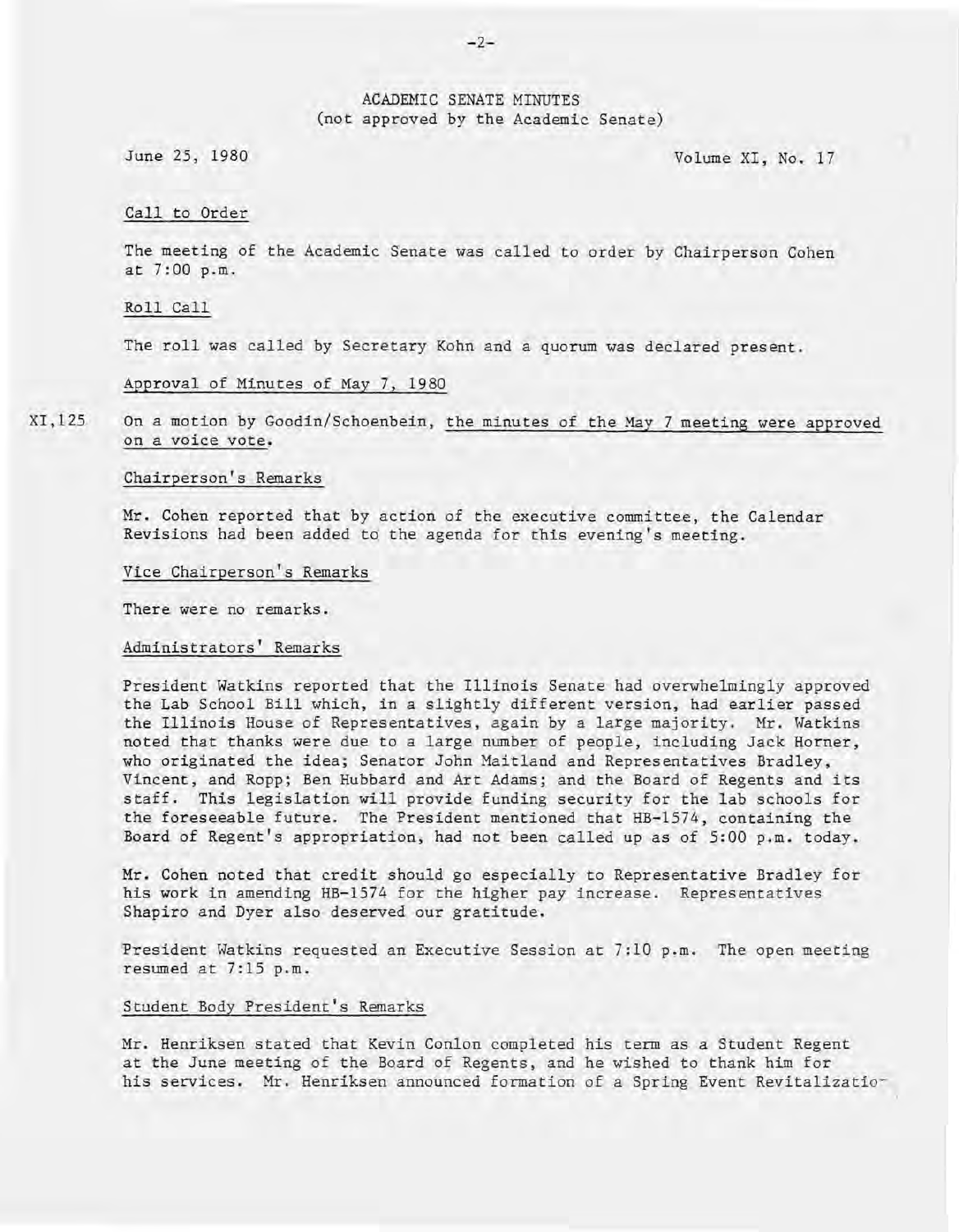Committee which would include representation from various student groups and faculty members. He then introduced Ellis Rose, Chairperson of the Student Association Assembly.

ACTION ITEMS:

#### Athletic Council Nomination

XI,126 Mr. Young, Rules Committee Chairperson, moved approval of the nomination of Michael Willis to the Athletic Council. It was seconded by Henriksen and approved on a voice vote. The nomination will be forwarded to President Watkins for his consideration.

#### Calendar Revision\*

- XI,127 Miller/Hirt moved to rescind the previous action of the Academic Senate on the 1981 and 1982 spring calendars, such action taken in the spring of 1979 and 1980, respectively. The motion passed on a voice vote.
- XI,128 Tuttle/Crafts moved to send an amendment to the Board of Regents to have commencement in 1981 on May 9, and to alter the proposed 1981-82 calendar to have commencement on May 8. The motion passed on a voice vote.

Mr. Friedhoff gave notice that he planned to move to rescind the proposed 1981-82 calendar at the September 3 meeting of the Academic Senate in order to eliminate the present fall break, changing it from October 3-6 to November 21-25, 1981. Mr. Kohn asked if the Senate could reconsider any action already taken. He thought this matter was settled. The chair ruled that the Senate can move to rescind any action passed, a 2/3 vote needed without prior notice, a simple majority with prior notice. Mr. Tuttle indicated opposition to action on this matter at this meeting. Mr. Hirt explained that people realized too late how soon the fall break came after Labor Day.

After further discussion, Mr. Madore called for the order of the day.

#### Committee Reports

Mr. Schmaltz announced the Academic Affairs committee would be meeting on July 2 to consider several items, such as: Midwest Archaeological Research Services proposal, Summer IDP's, and HonorsProgram policy on early admissions. Mr. Barton asked about the status of the committee's consideration of student evaluation of instruction. Mr. Schmaltz responded that last year the committee had been asked to review this matter and had done so.

Mr. Hirt announced that the Budget Committee would meet following the Senate meeting.

Mr. Barton announced that the Executive Committee would be meeting on July 2, 1980, at 8:15 a.m. in Hovey 308.

Mr. Boaz, chairperson of the Faculty Affairs Committee, announced that the committee would meet following the Senate meeting.

Mr. Madore, for the Joint University Advisory Committee, announced that Ms. Crafts and Ms. Rosebery were elected in June to share the secretarial responsibilities for one year.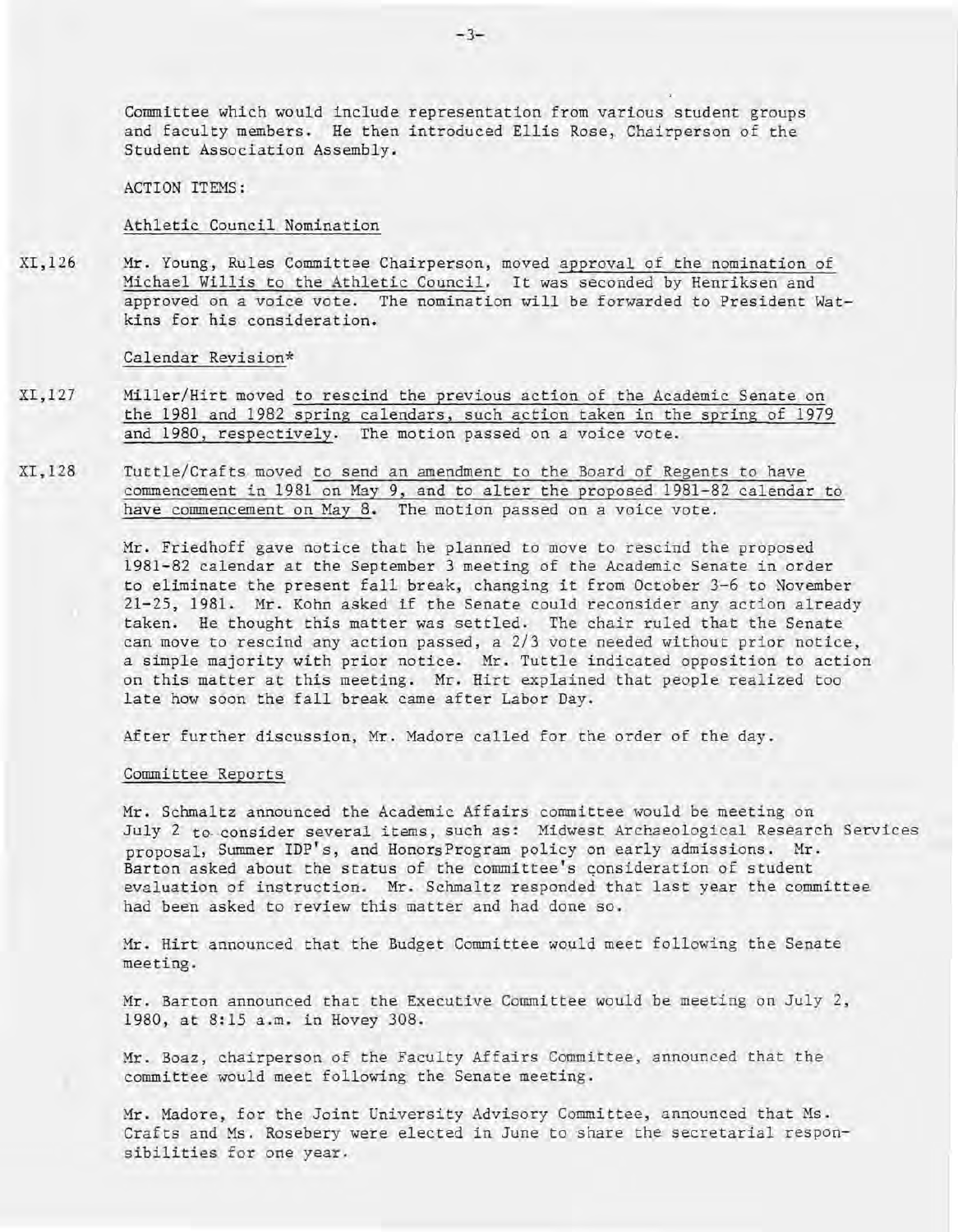Mr. Cohen announced that the Association of State University Governing Bodies would be approaching the various system governing boards regarding the level of salary funding for FY-82.

#### Communications

President Watkins announced that the Board of Regents would be holding a retreat at Illinois State in October, similar to the one held last fall at Northern Illinois University.

XI,129 On a motion by Madore/Rich, the meeting adjourned at 8:40 p.m.

For the Academic Senate,

Walter Kohn, Secretary

IC:WK:pch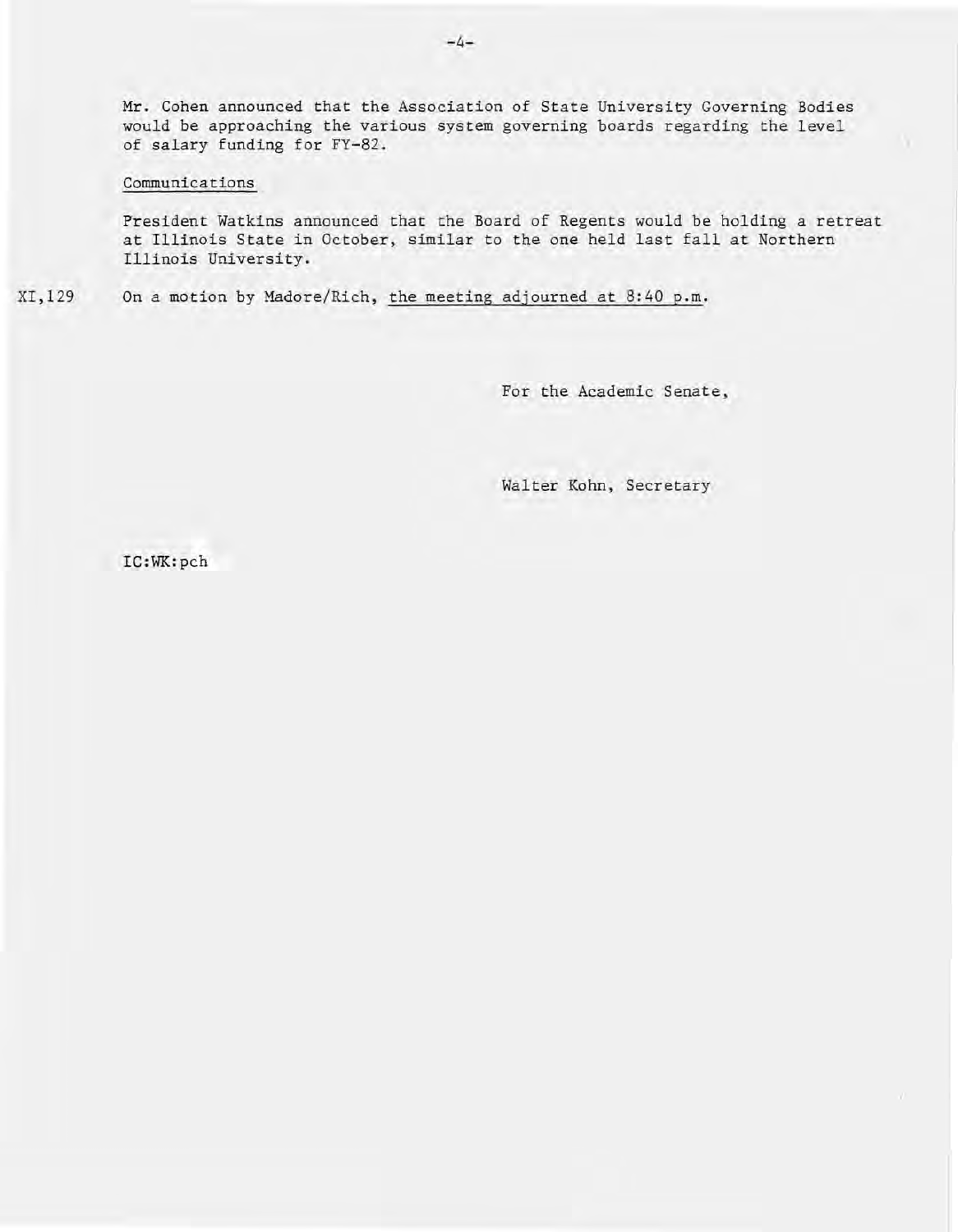Date: June 25, 1980Volume No: XI

No. 17

| $\bullet$         |                         |                             | VOTE           |                          |                  |             |                      |                              |                         |     | HIVOICE VOTE   |                      |  |  |
|-------------------|-------------------------|-----------------------------|----------------|--------------------------|------------------|-------------|----------------------|------------------------------|-------------------------|-----|----------------|----------------------|--|--|
| NAME              | ATTEN-<br>DANCE         | Monon<br>#                  | Mouon  <br>it. | Motion<br>11             | Motion<br>#      | Motion<br># | Motion<br>$\ddot{x}$ | Monon    Motion   Y   N<br># |                         | No. |                |                      |  |  |
| Anderson          | P                       |                             |                |                          |                  |             |                      |                              | Ħ                       | 125 | x :            |                      |  |  |
| Barton            | P                       |                             |                |                          |                  |             |                      |                              |                         | 126 | $\mathbf{x}$ : |                      |  |  |
| Belshe            | P                       |                             |                |                          |                  |             |                      |                              | $\mathbf{t}$            | 127 | $\mathbf{x}$   |                      |  |  |
| Boaz              | $\, {\bf p}$            |                             |                |                          |                  |             |                      |                              |                         | 128 | $\mathbf{x}$ : |                      |  |  |
| Boothe            | ex.                     | $\left  \cdot \right $      |                |                          |                  |             |                      |                              |                         | 129 | $\mathbf x$    |                      |  |  |
| Bowen             | A                       |                             |                |                          |                  |             |                      |                              |                         |     |                |                      |  |  |
| Brickell          | $\, {\tt P}$            |                             |                |                          |                  |             |                      |                              | 11                      |     |                |                      |  |  |
| Brown             | $\overline{\mathbb{P}}$ |                             |                |                          |                  |             |                      |                              |                         |     |                |                      |  |  |
| Cohen             | $\, {\bf p}$            |                             |                |                          | $\ddot{\bullet}$ |             |                      |                              |                         |     |                |                      |  |  |
| Crafts            | P                       |                             |                |                          |                  |             |                      |                              |                         |     |                | ı                    |  |  |
| Fernandes.        | $\mathbf{A}$            |                             |                |                          |                  |             |                      |                              | $\vert \vert$           |     |                |                      |  |  |
| Fisher            | $\, {\bf p}$            |                             |                |                          |                  |             |                      |                              | Ħ.                      |     |                | $\mathbf{I}$         |  |  |
| Friedberg         | $\, {\bf P}$            |                             |                |                          |                  |             |                      |                              | $\mathbf{1}$            |     |                |                      |  |  |
| Friedhoff         | $\overline{\text{P}}$   |                             |                |                          |                  |             |                      |                              | н                       |     |                |                      |  |  |
| Gamsky            | ex.                     |                             |                |                          |                  |             |                      |                              | П                       |     |                |                      |  |  |
| Goodin ·          | P                       |                             |                |                          |                  |             |                      |                              | Ħ                       |     |                |                      |  |  |
| Gowen             | P                       |                             |                |                          |                  |             |                      |                              | Ħ                       |     |                |                      |  |  |
| Grever.           | P                       |                             |                |                          |                  |             |                      |                              | $\overline{\mathbf{1}}$ |     |                |                      |  |  |
| Hemenway          | $\, {\bf p}$            |                             |                |                          |                  |             | ٠                    |                              | Ħ                       |     |                |                      |  |  |
| Henriksen         | P                       |                             |                |                          | $\sim$           |             |                      |                              | $\mathbf{H}$            |     |                |                      |  |  |
| Hirt              | $\overline{P}$          |                             |                |                          |                  |             |                      |                              | 111                     |     |                |                      |  |  |
| Holmes.           | $\rm A$                 |                             |                | $\mathcal{P}_\mathrm{c}$ |                  |             |                      |                              | $\mathbf{1}$            |     |                |                      |  |  |
| $\underline{k}$ n | ex.                     | Ł                           |                |                          |                  |             |                      |                              | $\frac{1}{1}$           |     |                |                      |  |  |
| Koerselman        | $\, {\bf p}$            |                             |                |                          |                  |             |                      |                              | $\mathbf{1}$            |     |                |                      |  |  |
| Kohn              | $\, {\bf p}$            |                             |                |                          |                  |             |                      |                              |                         |     |                |                      |  |  |
| Kolh              | $\overline{A}$          |                             |                |                          |                  |             |                      |                              | $\mathbf{H}$            |     |                |                      |  |  |
| Madore            | $\overline{\mathbb{P}}$ |                             |                |                          |                  |             |                      |                              | $\mathbf{H}$            |     |                |                      |  |  |
| Miller            | $\, {\tt P}$            |                             |                |                          |                  |             |                      |                              |                         |     |                |                      |  |  |
| Nelson            | $\overline{\mathbf{P}}$ |                             |                |                          | $\alpha$ .       |             |                      |                              | $\frac{1}{2}$           |     |                |                      |  |  |
| Newby             | ex.                     |                             |                |                          |                  |             |                      |                              |                         |     |                |                      |  |  |
| Polan             | P                       | $\frac{1}{2}$               |                |                          |                  |             |                      |                              |                         |     | $1 + 1$        |                      |  |  |
| Ritch             | $\, {\bf P}$            |                             |                |                          |                  |             |                      |                              |                         |     |                | $\ddot{\phantom{a}}$ |  |  |
| Rosebery          | $\, {\tt p}$            |                             |                |                          |                  |             |                      |                              |                         |     |                |                      |  |  |
| Sam               | $\, {\tt P}$            | $\ddagger$                  |                |                          |                  |             |                      |                              |                         |     |                |                      |  |  |
| Schmaltz          | $\, {\tt P}$            |                             |                |                          |                  |             |                      |                              | 111                     |     |                |                      |  |  |
| Schoenbein        | $\overline{\mathbf{P}}$ |                             |                |                          |                  |             |                      |                              | $\overline{11}$         |     |                |                      |  |  |
| Schwalm           | ex.                     | ţ.                          |                |                          |                  |             |                      |                              | $^{\prime\prime}$       |     |                |                      |  |  |
| Shulman           | P                       | $\frac{1}{2}$               |                |                          |                  |             |                      |                              | 1!1                     |     |                | ŧ                    |  |  |
| Sloter            | $\mathbf{A}$            | $\mathcal{L}_{\mathcal{A}}$ |                |                          |                  |             |                      |                              | $\mathbf{H}$            |     |                |                      |  |  |
| Spoor             | Þ                       | L                           |                |                          |                  |             |                      |                              | $\frac{1}{11}$          |     |                |                      |  |  |
| Tuttle            | P                       |                             |                |                          |                  |             |                      |                              | 111                     |     |                | $\mathbf{I}$         |  |  |
| Varner            | P                       |                             |                |                          |                  |             |                      |                              | 111                     |     |                |                      |  |  |
| Watkins           | $\, {\tt P}$            | $\ddot{\mathbf{t}}$         |                |                          |                  |             |                      |                              | 111                     |     |                |                      |  |  |
| Wa11ar            | $\mathbf A$             | $\mathbf{I}$                |                |                          |                  |             |                      |                              |                         |     | è.             | Ť                    |  |  |
| Wieczorak         | A                       | $\mathbf{1}$                |                |                          |                  |             |                      |                              | 111                     |     | T.             |                      |  |  |
| Jak               | $\overline{A}$          | $\frac{1}{2}$               |                |                          |                  |             |                      |                              | 111                     |     | ī.             | a.                   |  |  |
| www.x             | $\overline{\mathbf{P}}$ | 11                          |                |                          |                  |             |                      |                              | 1!1                     |     | $\mathbf{r}$   | $\mathcal Y$         |  |  |
| Zunker            | Þ                       | $\mathcal{F}$ .             |                |                          |                  |             |                      |                              | 111                     |     |                |                      |  |  |
|                   |                         |                             |                |                          |                  |             |                      |                              | Ħ                       |     |                |                      |  |  |
|                   |                         | н                           |                |                          |                  |             |                      |                              |                         |     | $\tilde{t}$    |                      |  |  |

 $\mathcal{L}$